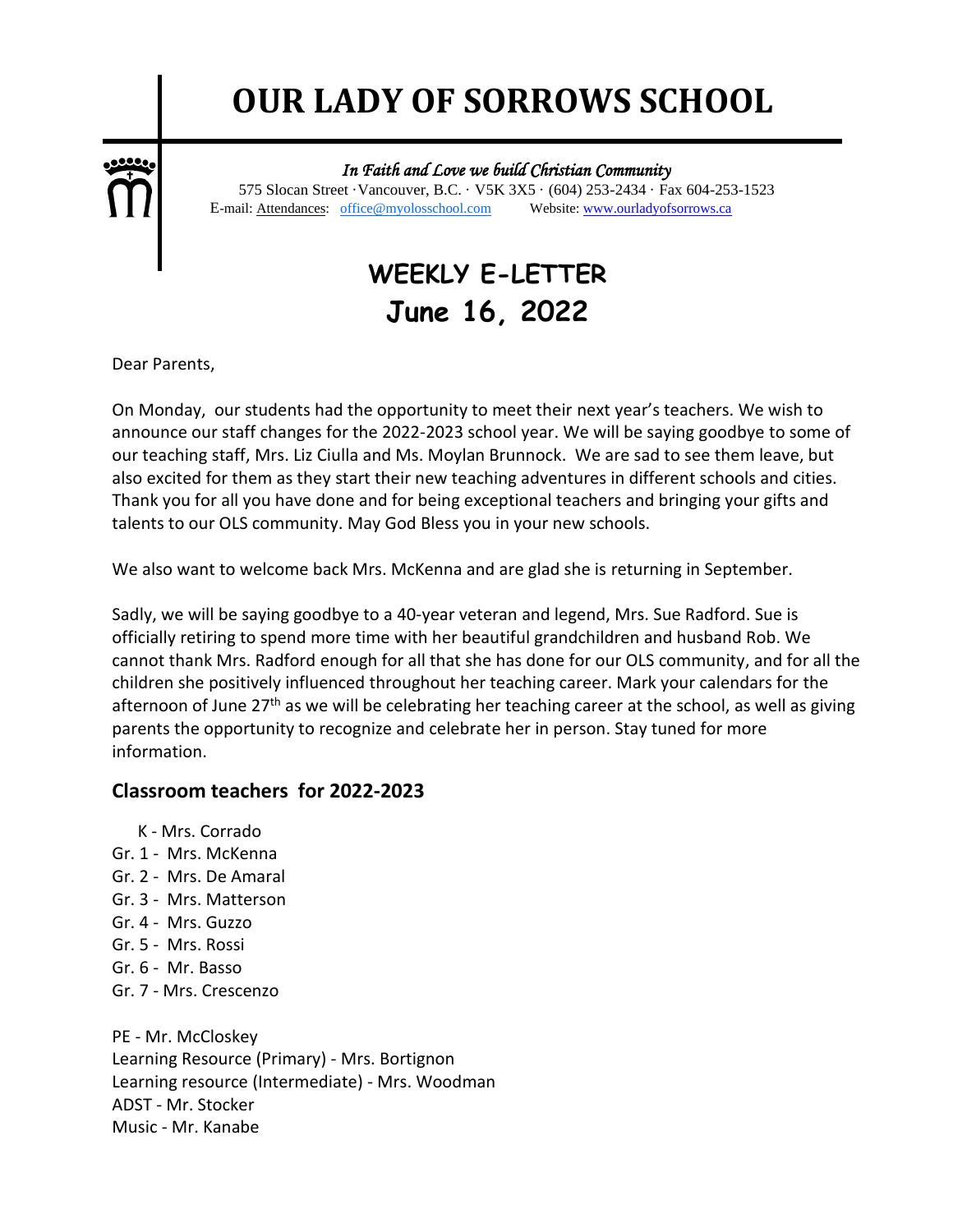#### **REMINDERS FOR THE LAST DAYS IN JUNE**

### **JUNE 15 – 17, 2022 – CLOTHING DRIVE- LAST DAY!**

It's time to clean out your closet because the OLS leadership council is having a Clothing Drive! We take donations that are clean and gently used. Please click [here](file:///C:/Users/Clothing%20Drive/Clothing%20drive%20flyer%202022.pdf) to view flyer. You can drop off your donation on the following dates:

June 16th - 8:00 - 8:45 a.m., 3:00 - 3:30 p.m. June 17th - 8:00 - 8:45 a.m.

#### **LIBRARY NEWS**

All library books are now Overdue! Please check your homes for any unreturned books.

#### **JUNE 20, 2022 – TALENT SHOW**

Our Talent Show will be on **Monday, June 20th** at 1:00 p.m. in the Gym. Parents and grandparents are welcome to attend.

#### **JUNE 24, 2022 – GRADE 7 FAREWELL CEREMONIES**

The Grade 7 Farewell Ceremonies will be held on **Friday, June 24th** in the Church at 10:30 a.m.

#### **JUNE 27, 2022 – CLEANING OUT OF DESKS**

We ask that all students Grades 1-7, please bring **TWO LARGE GARBAGE BAGS** to school on **Friday, June 24th** to empty the contents of their desks for the summer.

#### **JUNE 26, 2022 – FAMILY MASS**

The family mass will be at **11:30 a.m. on Sunday, June 26th** . We invite all families from OLS to celebrate the Family Mass. The OLS Family Mass is a great way for our families to attend and participate in the Sunday liturgy.

#### **JUNE 27, 2022 – WALK-A-THON & TRACK AWARDS ASSEMBLY**

The Awards Assembly will be held on **Monday, June 27th** at 1:00 p.m. We invite all parents to attend.

#### **JUNE 28, 2022 – GRADE 7 CLOSING MASS – FULL UNIFORM**

Parents and grandparents are welcome to join us on **Tuesday, June 28th** for Mass at 9:00 a.m. The Grade 7 class will be preparing this Mass. Full school uniform, with black shoes is required.

#### **JUNE 28, 2022 – LAST DAY OF SCHOOL BEFORE SUMMER VACATION**

The last day of school will be June 28, 2022. Students will be dismissed at 12:00 p.m. **NO AFTER-SCHOOL CLUB** on this day.

#### **JUNE 27 – JULY 3, 2022 - NEAT UNIFORMS FOCUS WEEK!**

Please check OLS website regarding information about our school focus week, online buying procedures and promotional deals. Uniforms should be checked for good order every year! **SCHOOL SUPPLIES (GR. 3 – 7) – SCHOOL START**

This week all children in Gr.  $3 - 7$  will be bringing home a list of supplies that will be required on the first day of school in September. You are not obligated to purchase these supplies through School Start. However, if you choose to not use School Start you will need to ensure you have all the items listed on the order form for the first day of school in September.